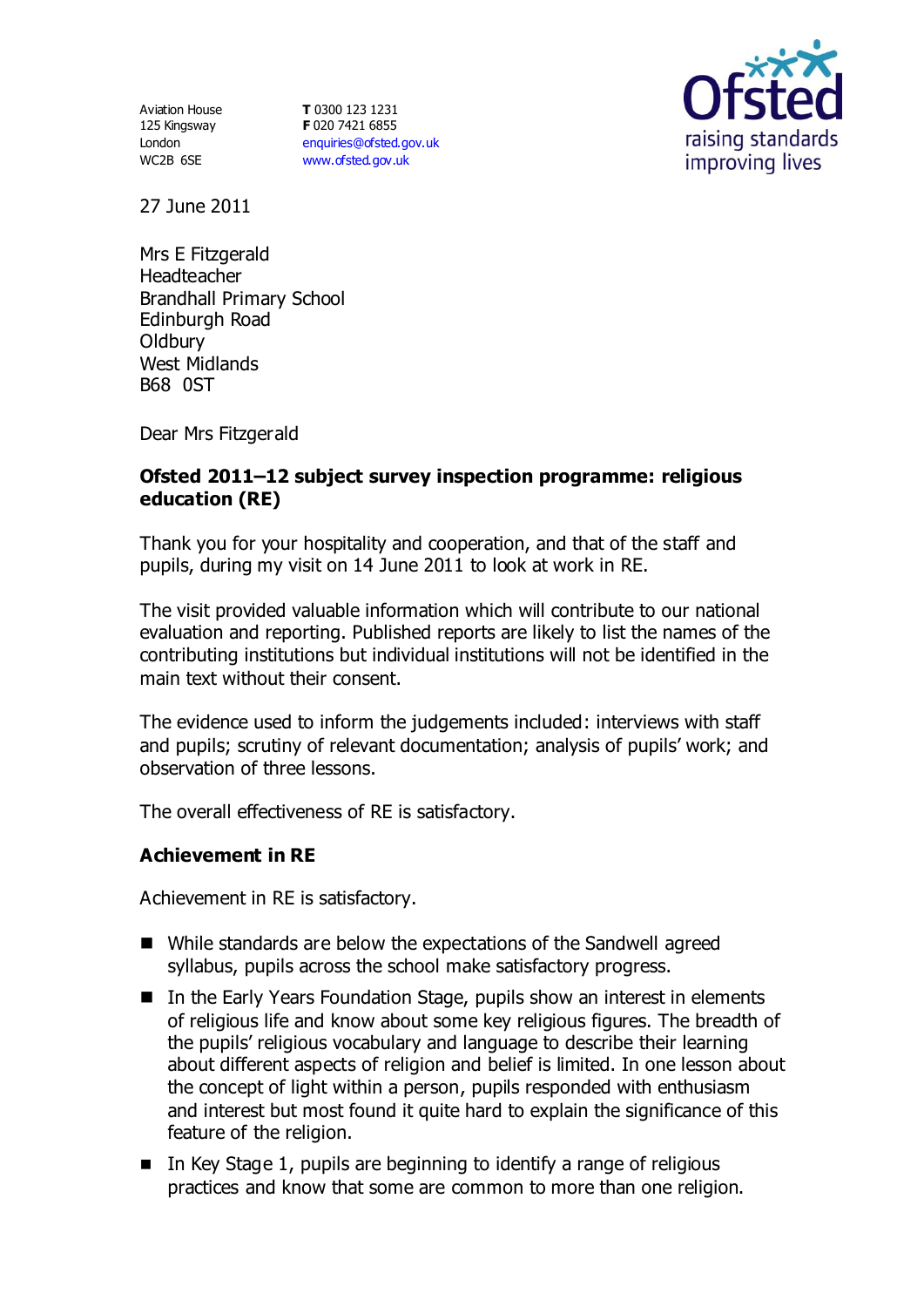Pupils are also able explain the place of celebration and festival in their lives using appropriate simple religious vocabulary.

- By the end of Year 6, pupils make satisfactory progress in developing key knowledge and ideas which enable them to describe aspects of religious belief and practice in simple terms. Pupils have a growing understanding of the effects that the commitment to belief may have on their own lives and the lives of others. They are able to consider the key beliefs of the religions that they are studying and are able to make links with specific religious practices. Pupils' ability to undertake their own investigations into religion is more restricted. Moreover, limited use is made of extended independent writing in RE. As a result, the progress made by more able pupils is sometimes restricted.
- RE supports pupils' personal development effectively. It contributes well to their spiritual, social, moral and cultural development. Pupils are given time in lessons to reflect on their feelings and thoughts. All pupils show positive attitudes to the subject. Older pupils do not have enough opportunity to explore issues related to religion in the modern world.

# **Quality of teaching in RE**

The quality of teaching in RE is satisfactory.

- Lessons are typified by good relationships, mutual respect, humour and warmth. There is some unevenness in the quality of teaching. Learning is not always well matched to the varying needs of pupils. Planning makes insufficient reference to the different levels at which the pupils are working. Insufficient attention is paid to clarifying the learning outcomes of lessons and the overall direction and purpose of learning both within the lesson and within the wider units of work. On occasions, teaching does not consolidate learning effectively or make the links between different phases of the learning explicit enough. Some of the tasks are not challenging enough to extend the skills of older more able pupils. This slows progress because a minority of pupils are either not challenged enough or struggle to understand their learning.
- In order for pupils to respond to questions, the school has sought to develop pupils' speaking and listening skills by carefully guiding them through highly structured discussion activities. As a result, pupils respond sensitively to the values and concerns of others.
- Marking is satisfactory but few diagnostic comments are given to support pupils' learning in the subject. It does not enable the pupils to have a clear idea of how to improve their work or how to reach higher levels.

### **Quality of the curriculum in RE**

The quality of the curriculum in RE is satisfactory.

 $\blacksquare$  The school meets the statutory requirements of the locally agreed syllabus. The choice of faiths studied and visits to local places of worship provide a suitable breadth of experience.